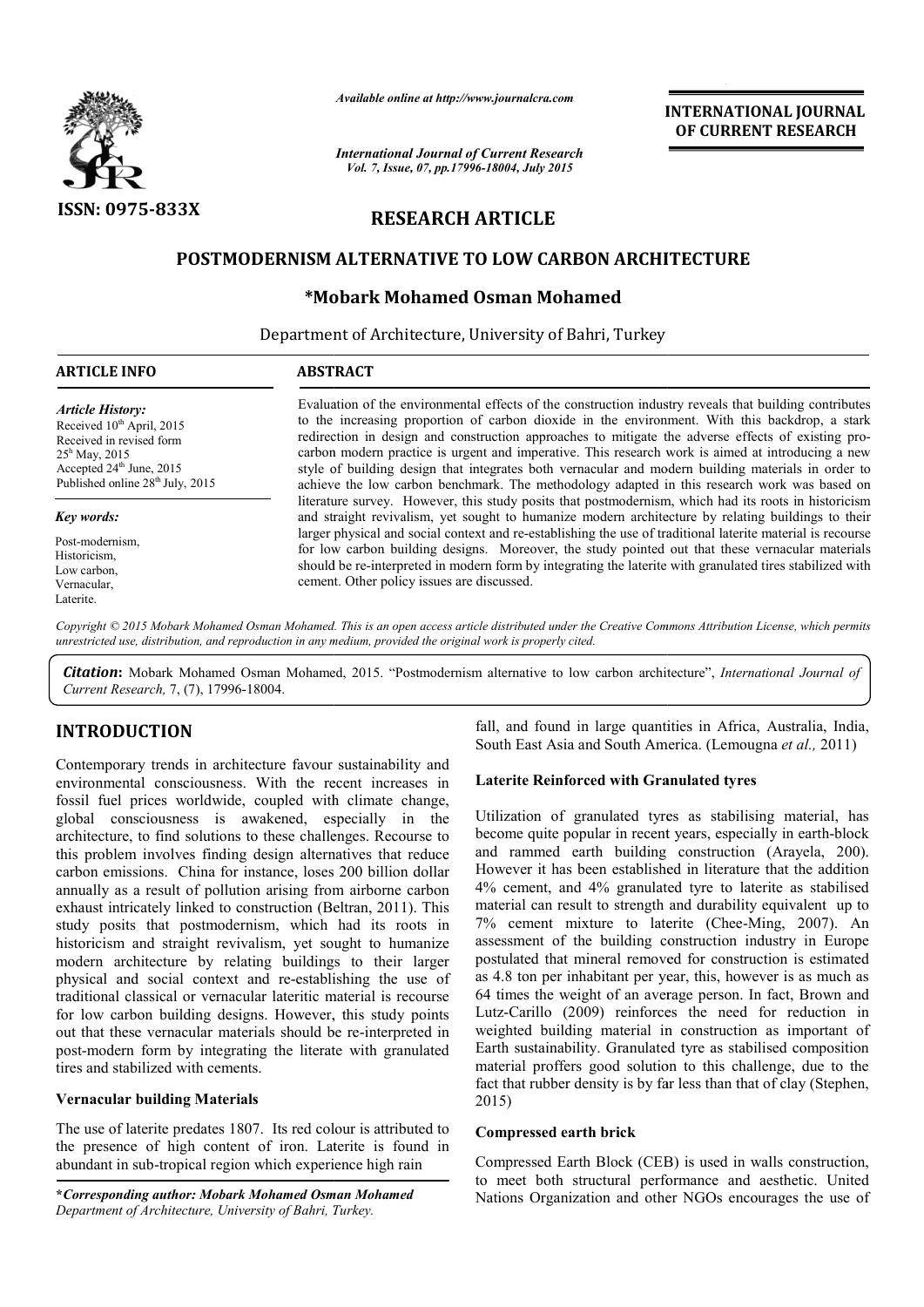laterite and local materials because they cost lower and are environmentally responsive to affordable housing (Lemougna *et al.,* 2011; Yomi Michael, 2012).

### **Lateriate bricks in wall construction**

Laterite bricks are an excellent construction material, has good thermal insulation properties, durability and compressive strength. Literate can be stabilized with cement, fiber, and granulated tyre. Hydra form block were widely used in residential, and public buildings in many cities in Nigeria, for instance in Lagos, Abuja, and Akure to enhance thermal performance of building interiors. Research have proved that hydraform has trice the efficiency of concrete block, and nearly twice the efficiency of fired clay bricks in its thermal insulation characteristics (Adedeji *et al.,* 2010, www.hydraformnigeria. com).



**Figure 1. School of Earth and Mineral Sciences, FUT, Akure. Use of Brick facing as Wall Finishing**



Source : ( www.mdpi.com/journal/sustainability)

#### **Figure 2. Ikeja Plaza Building, Awolowo way, Ikeja. The use brick facing, recesses and horizontal**

Wall constructed in earth, could be found in many cities across the Nigeria for instance in Abuja, Electronic Laboratory Hall in the Federal University of Technology Akure, and Obasanjo Estate in Ado-Ekiti. Moreover, constructed interlock laterite block could also be utilized as facing bricks. These earth materials are environmentally friendly, durable and required less maintenance (Ogunsote and Adedeji, 2012).





Source: (www.mdpi.com/journal/sustainability.)

**Figure.3.(a) CEB construction in Cameroon; (b) Adobe construction in the USA** 

Moreover, they are good insulating materials, and provide optimum thermal comfort for building occupants. Walls constructed in laterite bricks can save cost, and improve aesthetic.

## **Characteristics of vernacular architecture**

Term vernacular architecture refers to buildings, built by their dwellers, their design being influenced by climatic conditions, geographical location and cultures. It entails inherent undocumented knowledge on how to effectively utilize available materials to create conducive built environment, amenable to dwellers life style. With time, vernacular buildings proved to be sustainable and withstand all environmental challenges (Zhai, 2010).

## **Post- modernism**

Modernism and postmodernism can be attributed to cultural orientation and tendencies in art, architecture, design (Shafique and Akhtar, 2012). Modernism started as international style in 1950s, and transformed to Postmodernism only in the 1970s. The style is marked by revival of ornamentation and humour, antithesis of plain and formal facades of modernism. The functional and simple form of Modernism is substituted by more aesthetical and complex forms and Architects rediscovered impressive and symbolic context in architecture and forms patterns (http://en.wikipedia.org/w/index.php? oldid=426755050). Moreover, Post -modernism is extravagant architectural style that was a reaction against modern architecture. It emphasis is that architecture should be expressive, symbolic, and experimented with abandoned architectural features such as Classicism, kitsch, eclecticism, and vernacularism (Nesbitt, 1996; Kahl, ?). Protagonist of Postmodernism includes Venturi whose work is an adaptation of symbolism in design was appreciated by many artist and observers who comprehended his traditionally inspired projects (Condorcet, 1955).

Samples of some prominent post-modern buildings:



**Figure 4. Auditorio de Tenerife in Santa Cruz de Tenerife by Santiago Completed 2003**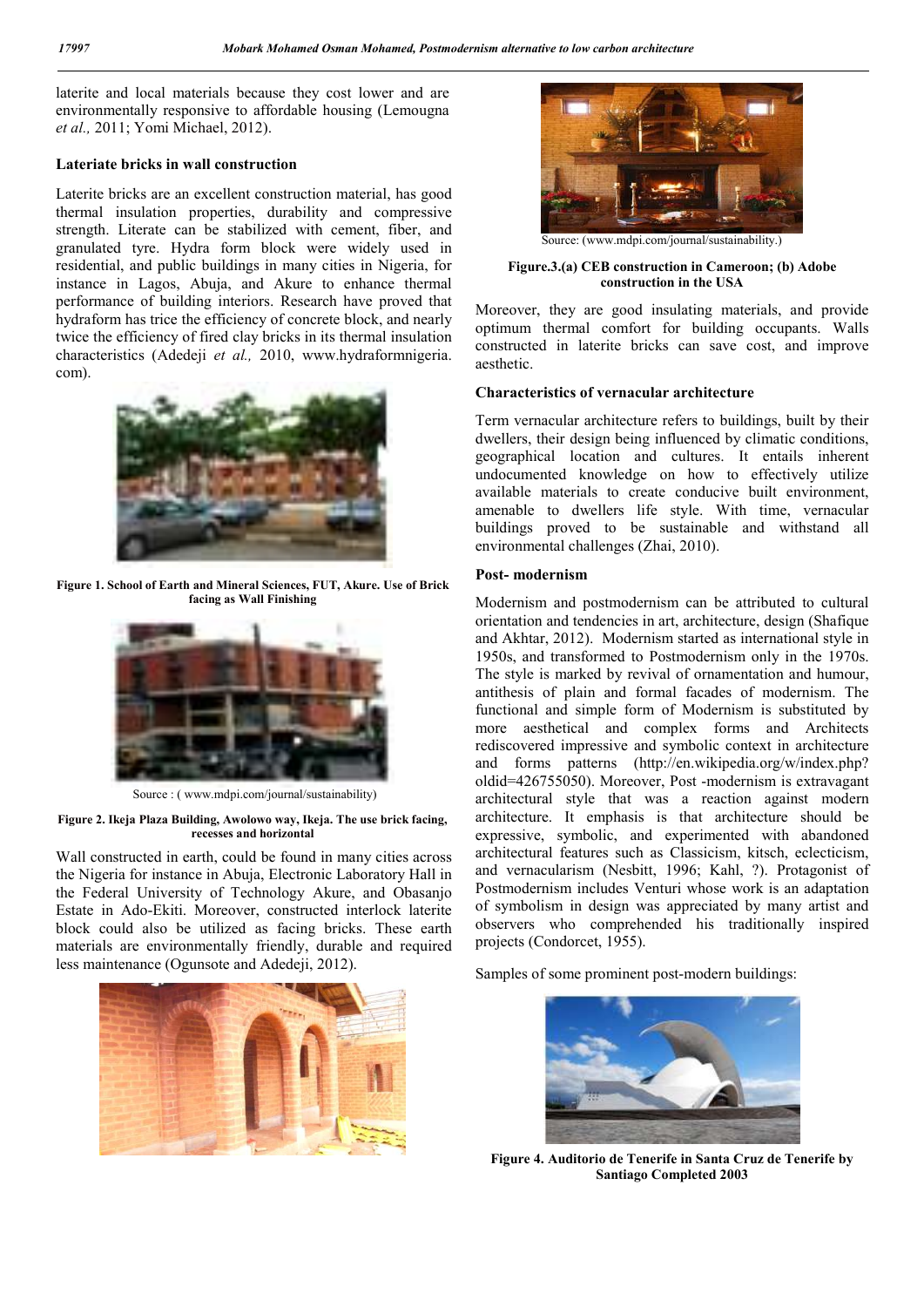

**Figure 5. Neue Staatsgalerie in Stuttgart, Germany by James Stirling and Michael Wilford, 1984**



**Figure 6. Wells Fargo Center in Minneapolis by César Pelli. Completed 1988**



**Figure 7. Messeturm in Frankfurt, Germany By Helmut Jahn. Completed 1991**

### **Historicism**

According to, Condorcet (1955) historicism is a term applied to the behaviour and method of solving current problems and forecast the future on the basis of experience of past. Postmodern architects and artists recalled readapting history, which had been greatly neglected by modernist. Postmodernist in their effort to challenge the idea of originality followed the notions of recopying other famous architects and artists works with the intention of exposing them more in modernized manner (Nesbitt, 1996). Considering the architectural work of Swiss born Mario Botta, the past incorporates vital information, artefacts, original techniques and ideas that can aid architects in inventing modernized building expression that is quite acceptable in the contemporary time. In line with this he advocates that architects should carry on with using the previous work, not as pastiche, but they should rather be considered as guide to educate them about potentialities of contemporary time (Condorcet, 1955). Botta, also emphasised that *''It is the task of the architect, therefore, to re-create the*  *forms and memories of the past, in new and relevant ways''* (Paine, 2012)

Examples of Postmodernism which are inspired by strip use in historical buildings:



(Photograph: Ashley Paine, 2010). Figure 8. Siena Cathedral, Siena, 13th-14th Century. (Photograph: Ashley Paine, 2012)

## **Figure 8. Mario Botta: Watari-um Art Museum, Tokyo, 1985-90**

## **Vernacularism**

This is broadly employed in architecture relating to tourism and culture. Since tourists needed to be provided with comfortable environment, readily available material which expresses local form, shape and folklores to reflect the identity of people living in that region are used. The success of this depends to great extent on the level of honesty of the designer to create simple design or highly expressive and monumental design. (Contemporary Architectural Expression, ?)

#### **Historical revivlism**

The post-modernism concepts evolution is to bridge the gap created by modernism, and these gap includes, the absence of interaction among building users, contextual, and the traditional meaning of built environment (**A**l-Lahham, 2014). Moreover, other authors have defined revivalism in architecture as the *'' use of visual styles that consciously echo the style of a previous architectural era''* (Wikipedia, ?) Historical revivalism is not a modern architectural fashion, and its presence dated back to European Renaissance. A good example of historical revivalism is the work of Egyptian architect, Farouk Algohary. He adapted internal courtyard system and used arches with orderly arranged in hierarchal order and stucco screen for windows. His intention of these is to portray the connection between contemporary and past as shown in the figure below. Another notable example is the work of another Egyptian architect Salah Abo Seif.



Example of Islamic Revivalism by Farouk Al Gohary

 **Figure 9. Oriental Weavers Headquarters, Heliopolis, Cairo**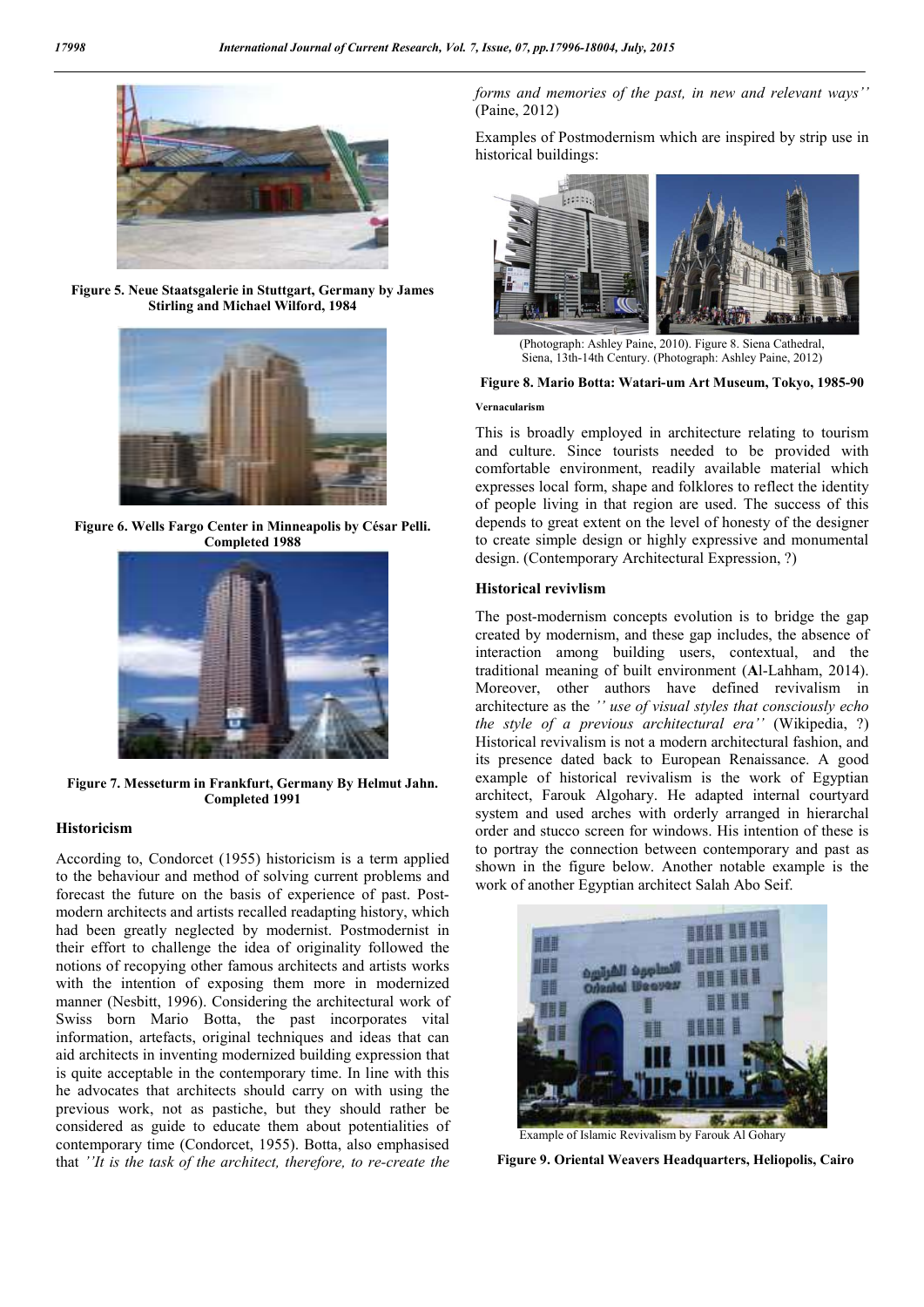

Example of Islamic Revivalism by Ashraf Salah Abo Sief.

#### **Figure 10. Apartment Building, Al Mokattam District, Cairo**

In his attempt to portray Islamic culture and heritage in the Apartment Building Cairo, he harmonized the entire building envelope, and intentionally disregards utilization of any modern architectural visual elements. Instead he adapted dwarf arches and timber pergola, as shown in following figure (Salam, 2007)

### **Low carbon architecture**

Low carbon transformation can be comprehended as Greenhouse Gas emissions route that keep GHG concentration to a level that would not cause any hazard to the environment. Table I below show sample of gas and constituent carbon and carbon related gasses (Dhar *et al.,* 2013).

| <b>Global Warming Potential for</b><br>100-Year Time Horizon | <b>Average Radiative Forcing</b><br>(W m <sup>2</sup> ) |
|--------------------------------------------------------------|---------------------------------------------------------|
|                                                              | 1.66                                                    |
| 21                                                           | 0.48                                                    |
| 310                                                          | 0.16                                                    |
| 6.500-9.200                                                  | 0.34                                                    |
| 140-11.700                                                   | 0.34                                                    |
| 7,400-23,900                                                 | 0.34                                                    |
|                                                              |                                                         |

Source: IPCC Fourth Assessment Report, Working Group I, table 2.14 (2007)

Building contributes invariably to the increase of green house gas emissions much more than any other sector of the economy. However, emissions resulting from building construction and use have escalated in recent years. The figure below explains green gas house effects (Ochsendorf, 2012).



**Figure 11. The Greenhouse Effect**

#### **Concept of sustainability in vernacular architecture**

The UNCED Brundtland Commission 1987 define sustainable architecture as building "that meets the needs of contemporary society without denying future generations of the ability to meet their needs" (www.architecture.com/climatechange) Sustainable architecture in boarder sense is an appropriate utilization of our immediate environment without performing any dangerous activity that could endanger it , materials and energy should however be improved. The concept of sustainability is that our activities and action today on this planet shouldn't cause a harm or constraint to the life of coming generations (Sirija, 2013). Sustainability can be viewed in vernacular architecture in the way it's portrays mixture of climatic condition of a place, in other words, using available material at hand, with simple techniques to create interesting architecture that suit people life style and socioeconomic condition of the region. In sustainability notions, analysing environmentally friendly characteristics of vernacular architecture gives a good basic knowledge to designers engaged in future design of sustainable built environment (Halıcıoğlu, 2012).

#### **Carbon city design**

Many world cities, such Tokyo, New York, London have accepted the notion of becoming low carbon. It has been reported that approximately 1050 cities in USA, 40 cities in India, and over 100 cities in China, have set up objective low carbon city plan to realize the goal of reducing carbon emission (Su *et al.,* 2013) Low Carbon City can be defined as '' a city that comprises of societies that adapts sustainable green technology, green practices and emit relatively low carbon to avoid negative carbon impacts on climate change'' (http://esci-ksp.org/wp/wp-content/uploads/2012/04/Low-Carbon-Cities-Framework-and-Assessment-System.pdf).

There is urgent need for all countries of the world to create low carbon societies. This can be achieved only by adapting the following principles:

- Minimizing carbon emissions in all sectors.
- People should try and live simpler and rich life, in other word public should change from quantity consuming society to quality oriented one. These changes should be through consumer choice.
- Coexistent with the natural environment, I.e. people should interact with environment in a manner not to cause any harm to it (https://www.env.go.jp/earth/info/pc071211/ en.pdf).



Source: https://www.env.go.jp/earth/info/pc071211/en.pdf.

**Figure 12.Transportation in Low carbon city**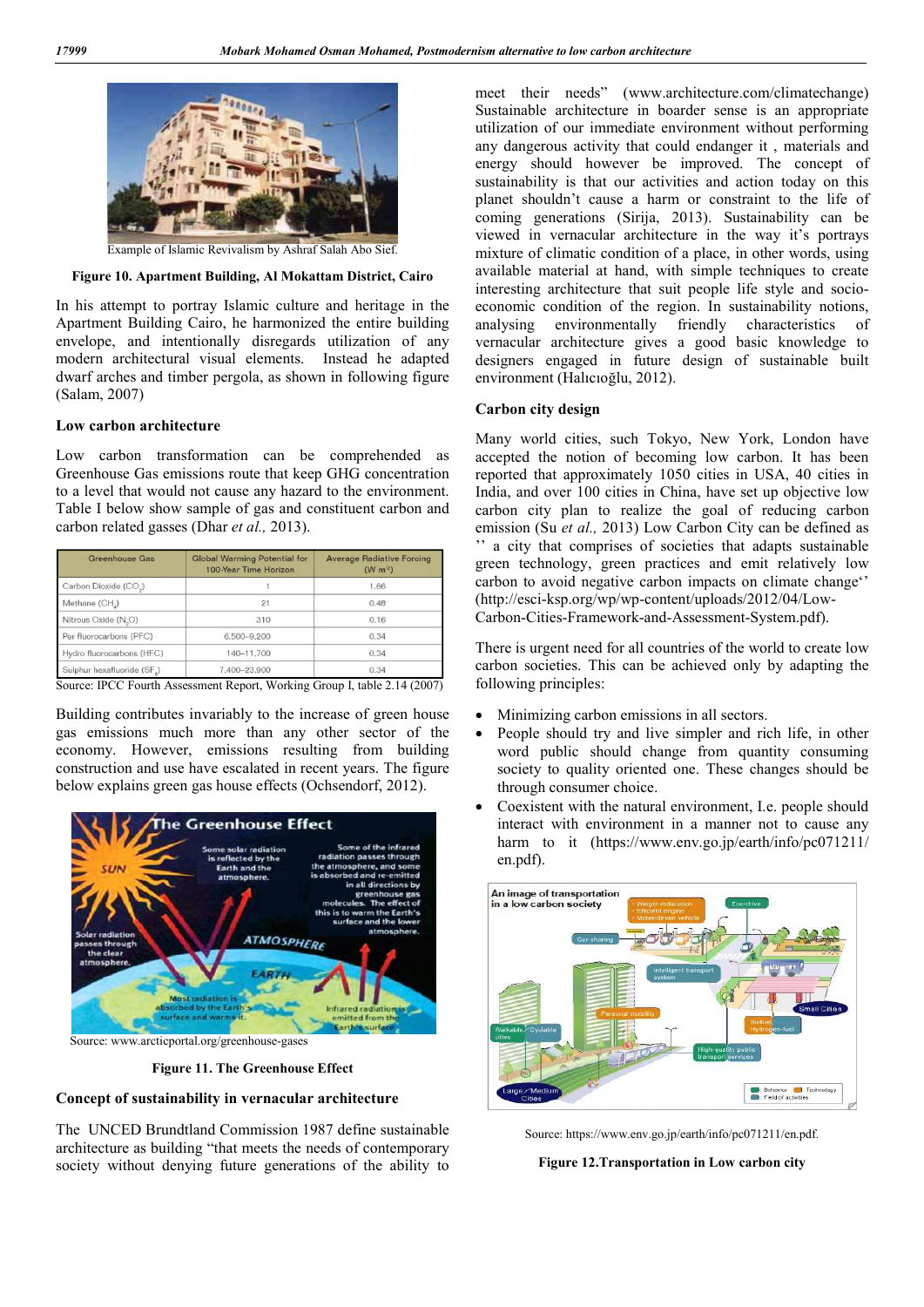

Source: https://www.env.go.jp/earth/info/pc071211/en.pdf

**Figure 14. Living scene in Low carbon city**



Source ; https://www.env.go.jp/earth/info/pc071211/en.pdf

**Figure 15. Industry in Low city carbon**

### **Post-Modernism and low carbon building**

## **Post-Modermism as a style embracing plural approaches**

According to Charles Siegel (2008) post-modernism based on architectural theory can be group into:

1- Avant-Gardism Architecture:-. The most popular protagonist of this idea is Peter Eisenman.

His most popular work figure --Wexner Centre, Frank GeharY - figure--, Daniel Libeskind - designed the Freedom Tower New York figure--

2- Humanist Architecture: - This school argued that all traditional buildings are based on patterns that gave them quality of being – 'a life' (Siegel, 2008). Robert Venturi in his book' Complexity and contradiction in Architecture' published in 1966, explored this life giving ideology and criticised the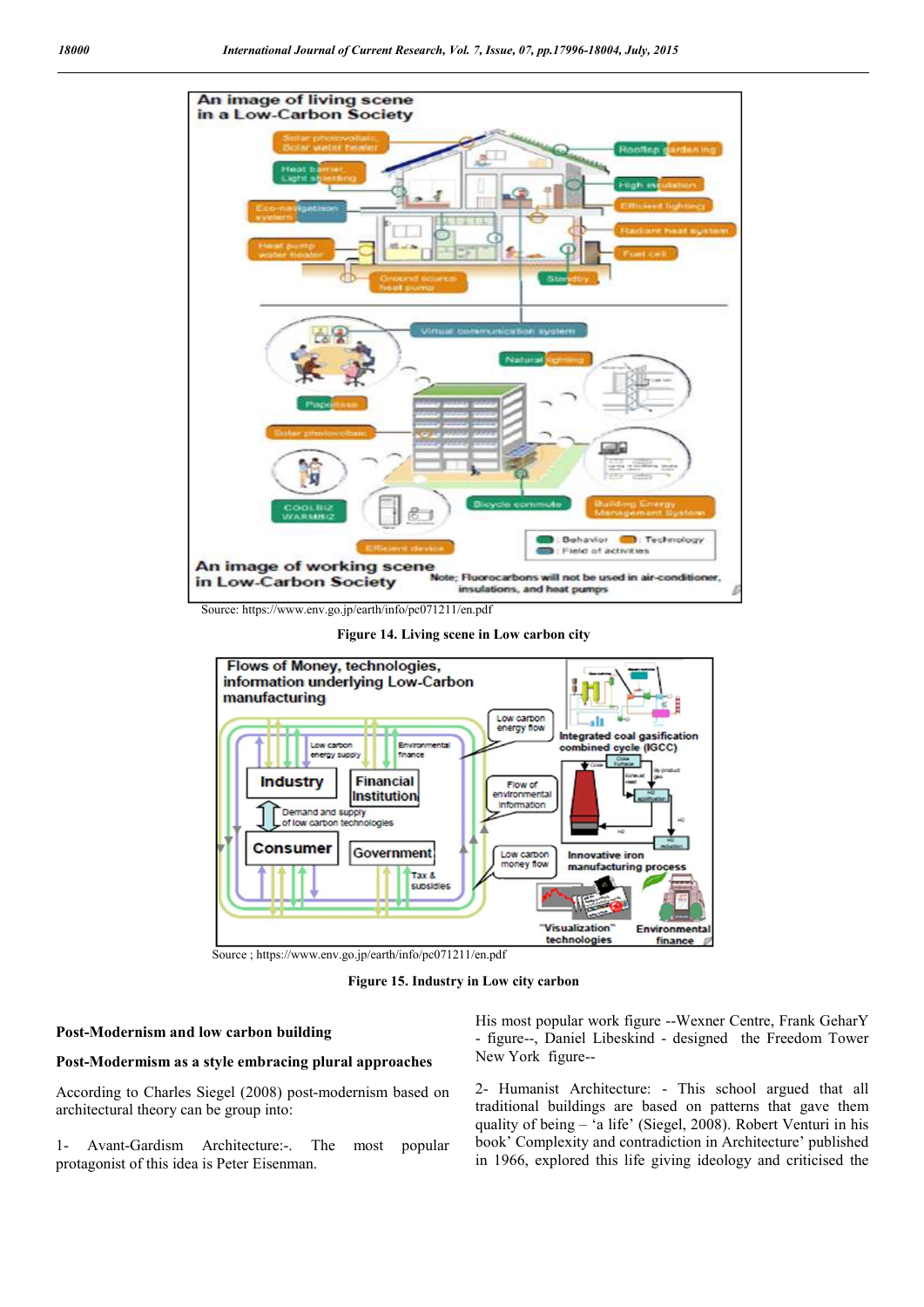modernist from two points; Firstly, because they opposed tradition, and secondly, however, they adapted rationality and excessive simplicity (Gelernter, 1995).



(Photograph by Mike Evteev)

**Figure 16. Peter Eisenman, Wexner Center (1989).** 

Figure 17: Frank Gehry, Stata Center (2004) (Photograph by Tjeerd Wiersma.)



Source: (wikipedia encyclopaedia)

**Figure18. Freedom Tower New York**

Post-modernism style of architecture have lent emphasis to comfort, traditional building and social life of building occupants, and these are manifested in historicism, straight revivalism and neo-vernacularism which entail marrying traditional concept of building with modern one (http:// sdngnet.com/Files/Lectures/FUTY-AR-403/Lecture%20Notes/ Modern%20Trends%20in%20Architecture%20070113g.pdf.).



Source:http://sdngnet.com/Files/Papers/Journal%20Publications/Classification%20of%20Nigerian%20Architecture.pdf.

**Figure 19. The evolution of Nigerian Architectural styles**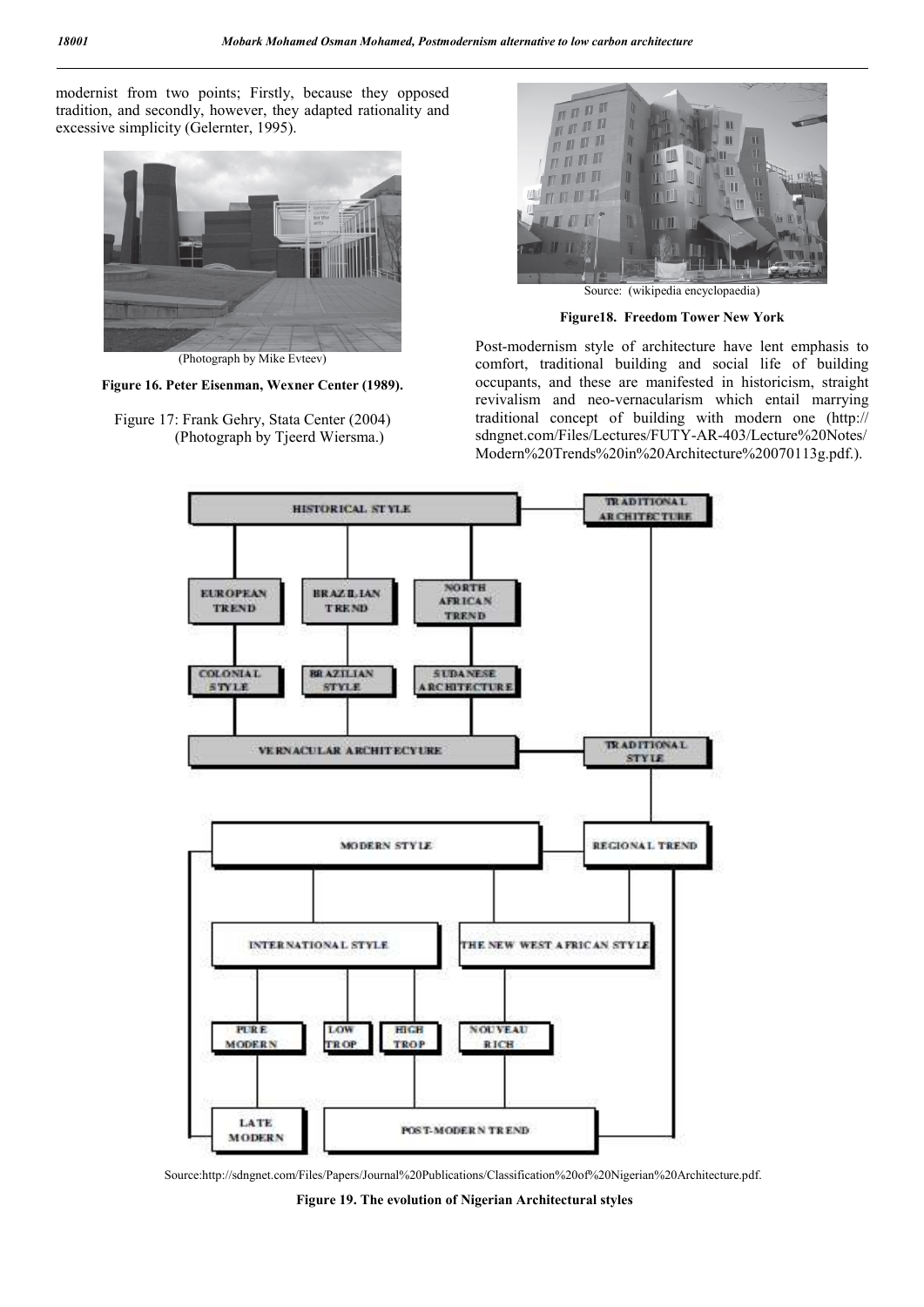However this give indication that post-modernism accepts any variant styles or concept, therefore, integrating vernacular building material in contemporary building for sustainable development can be achieved by integrating literate with granulated tyre and cement.

### **Northern Nigeria as a case study area**

#### **Breif history of Nigeria**

Nigeria is the most populous country in Africa, according to 1993 census with a population estimated as 120 million. There are about 400 ethnic groups in Nigeria and more than 300 local dialects. The dominant tribes are Hausa, Yoruba and Igbo. The country was under British rule between (1861 to 1960) AD (Cordelia, ?).

## **Vernacular architecture of northern Nigeria**

The most influential factors that affected architecture in northern Nigeria is the advent of Islam in Northern Nigeria, and the popular Brazilian styles; however North African influences on Northern Nigeria was as a result of the Sudanese styles. The interaction of traditional architecture with these historical architectural style generated vernacular (http:// sdngnet.com/Files/Papers/Journal%20Publications/Classificati on%20of%20Nigerian%20Architecture.pdf). Architecture of northern Nigeria

**Case study of some post-modern buildings in Abuja 1-Adamawa plaza, Garki, Abuja**



**Figure 20. Adamawa Plaza Garki Abuja**

**Nigerian Communication commission headquarters, Maitama, Abuja**



Source: (Enwerekowe, O, 2011)

#### **Figure 21. Nigerian Communications Commission, Maitama, Abuja (front view)**

| S/N <sub>0</sub> | <b>ITEM</b>   | COMMENT                                                                                                                       |
|------------------|---------------|-------------------------------------------------------------------------------------------------------------------------------|
|                  |               |                                                                                                                               |
|                  | Location      | In Shagari Road Abuja, the building was commissioned in 2002                                                                  |
|                  | Designer      | El Mansur Atelier Co.                                                                                                         |
|                  | Plan          | Generated from African, rectangular form with central court yard.                                                             |
|                  | Form          | The building is having covered atrium with translucent roof to enhancing interior lighting.                                   |
|                  | Finishes      | Exterior finishes are slate gray granite and mosaic tiles, and glazing, ceilings are suspended mineral acoustic fibre ceiling |
|                  |               | board.                                                                                                                        |
|                  | Ornamentation | Utilizes both traditional/cultural & international/classical styles                                                           |
|                  | Walls         | Characterized by interior ornamentations curtain glass wall & sleek-tilling.                                                  |
|                  | Shadings      | Windows are recessed; provide both shading and aesthetically appealing.                                                       |

| S/N <sub>0</sub> | <b>ITEM</b>                | <b>COMMENTS</b>                                                                                 |
|------------------|----------------------------|-------------------------------------------------------------------------------------------------|
|                  | Location                   | Maitama, Abuja, was officially commissioned in 2006                                             |
|                  | Plan                       | The plan is circular based, asymmetrical, 10 storey building                                    |
|                  | Form                       | It is elliptical form, with water fountain located in the central court vard covered with steel |
|                  |                            | girder roof trusses, giving sense of traditional form.                                          |
|                  | Shading                    | Windows are recessed to provide shading with projected fins                                     |
|                  | Materials                  | Modern material are married with traditional earth block                                        |
|                  | Ornamentations             | More or less symbolic to conform together to form dynamic timelessness.                         |
|                  | Interior court yard system | It is an Asian influences.                                                                      |
|                  | Steel roofing system       | This portrays a modern thatch roof.                                                             |

| S/N <sub>0</sub> | ITEM           | <b>COMMENTS</b>                                                                                                                                                            |
|------------------|----------------|----------------------------------------------------------------------------------------------------------------------------------------------------------------------------|
|                  | Location       | Located on Herbert Macaulay way, in central business district, Abuja                                                                                                       |
|                  | Designer       | Designed by Sheltarc Associate, and constructed by Julius Berger Nigeria. PLC.                                                                                             |
|                  | Form           | The four towers are symmetric but not similar. Buildings are rectangular with central<br>covered court yard                                                                |
|                  | Walls          | Tinted reflected glass covered 80% of the entire building facade                                                                                                           |
|                  | Shadings       | Facade is protected by recessed                                                                                                                                            |
| 6                | Design concept | Glazed massive column in the four corner of the building are not constructional elements<br>but rather portrayed the significance oil sector in the economic of the nation |
|                  | Ornamentations | Four glazed column in the corner are for ornamentation purposes                                                                                                            |
|                  | Walls          | Reflective cladding on elevation portrayed Nigerian nation legacy" unity in diversity"                                                                                     |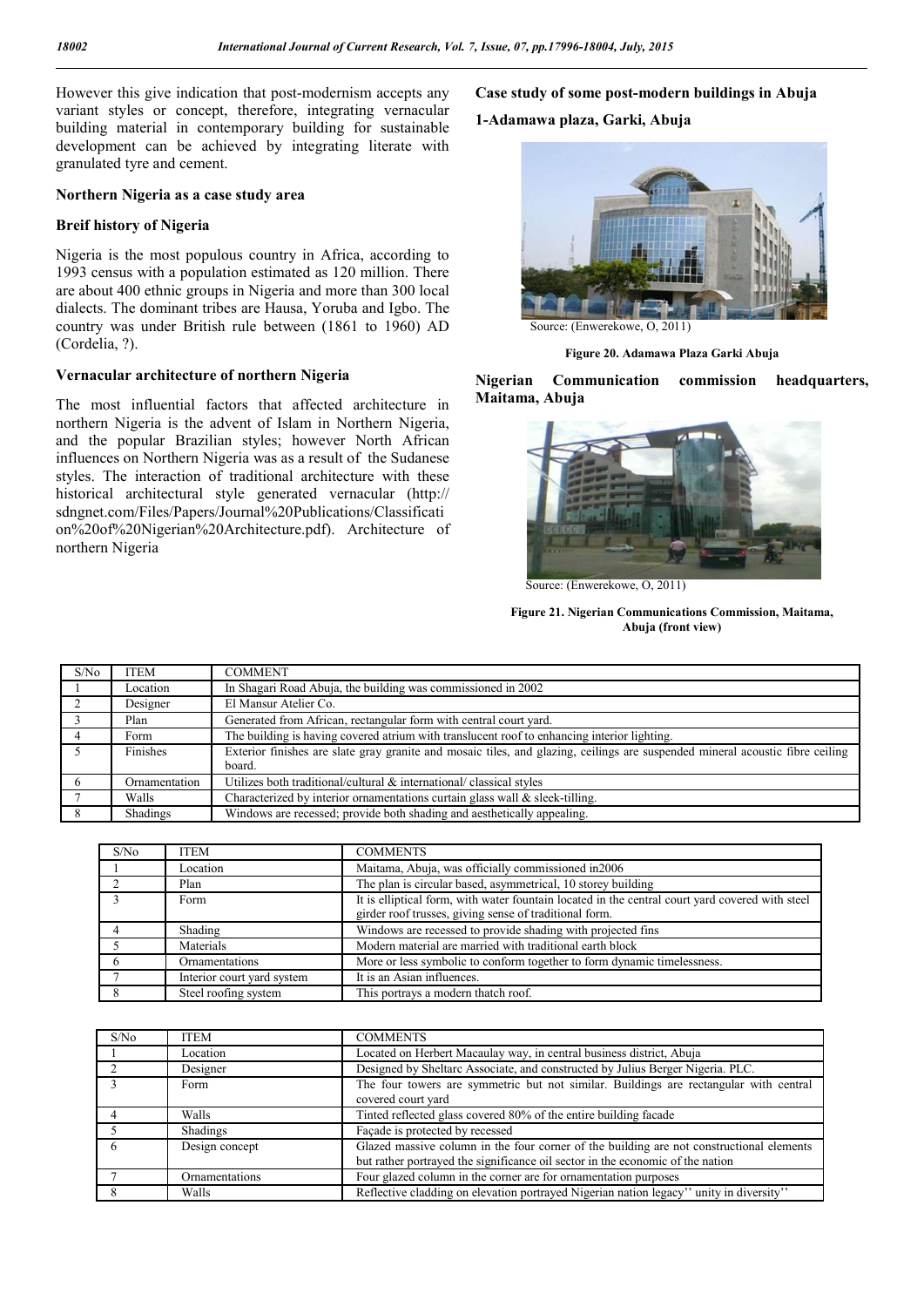**Nigeria national petroleum corporation corporate headquarters, central business district, Abuja**



Source: (Enwerekowe, O, 2011)

**Figure 22. NNPC, Headguarter**

## **APPRISAL OF THE CASE STUDIES**

Post-modern trend, just like its predecessors, it is not just a search for newly generated architectural patterns, but rather a finishing point in the for quest for absolutism, and tailored environment- an environment that majority of its designers, adjust their design and construction strategies in order to meet client needs and (Enwerekowe, 2007). Generally, numerous research proved that, laterite is more sympathetic to buildings users in the tropical region, as in northern Nigeria, which is characterized by hot humid to hot dry climate. Utilization of laterite stabilised with granulated tyre, compressed earth bricks and adobe is more appropriate for the fact that they are low carbon construction materials, having characteristics of being good thermal insulating material, and durable.

Having investigated some prominent headquarters buildings in Federal capital Territory Abuja, which represent post-modern architecture of Nigeria, it is imperative as to:

- Integration of laterite bricks in the construction of walls for its good thermal insulation properties in these national buildings, by doing so, the public may patronize it and this will help in reducing the construction cost and reliance on cement and concrete. Hence reduces carbon dioxide emissions to achieve sustainable development and energy efficiency.
- Utilization of laterite burned bricks as cladding material for building façade and as cladding for building shading devices to enhance building elevation. Moreover, the use of earth based roofing tiles materials are considered as environmentally friendly.
- By adapting these laterite environmentally friendly material, by government and organization at national level, the public patronize it, thusly, bringing about entirely new post-modern style that incorporate both modern and traditional building material.

#### **Conclusion**

The contemporary architectural style of Nigeria documented in this research work is characterized as post-modernism. The introduction of new construction material and techniques, the vernacular architecture with its impressive ornaments is losing significance to post-modern style. In fact, the use of the popular vernacular courtyard system that was well appropriate to Northern Nigeria is currently downplayed and even where it was used, it has been covered with modern roof.

Thusly, architects should invent a new vocabulary, which adopts a unique architectural style sympathetic to people life style, culture and context. This would be achieved by marrying vernacular and post-modern material and techniques. Since Post-modernism recalls the significance of traditional architecture and classical vernacular in contemporary styles and plural approaches, it also recalls advantages of low carbon peculiarities of these materials. Moreover, government policies in tandem with these ideas are germane to its sustainability and low carbon environment.

#### **Acknowledgement**

I would like to acknowledge the instructor of the course Nazife Ozay, for her guidance to me during this research work, however, my thanks also goes to anybody who help me in one way or the other.

## **REFERENCES**

- Adedeji, Y. M., Aluko, O. Y. and Ogunsote, O. O. 2010."Sustainable Landscaping and Green Housing in Tropical Climates: A Case Study of Akure, Nigeria", In J.B. Olujimi,
- Al-Lahham, A 2014. Traditionalism or Traditiona-lieism : Authentication or Fabrication? *Arch-Net International Journal of Architectural Research*. Volume 8 - Issue 3 – November (64-73) – Original Research Articles
- Arayela, O. 2000. Development of stabilised laterite for building cost reduction in south western Nigeria. Unpublished PhD Thesis, Department of Architecture, Federal University of Technology Akure Nigeria.
- Available at : http://espace.library.uq.edu.au/view/UQ:277624.
- Beltran, F. 2011. Is Zero Carbon Homes The Solutions?
- Chee-Ming, C. 2007. Strength and stiffness of cementstabilised laterite with granulated rubber addition. Proceedings of the Institution of Civil Engineers. 165,1,p. 41-52.
- Condorcet, A .N 1955. Sketch of a Historical Picture of the Progress of Mind, tr. *J. Barraclough, [S.I] Weidenfield and Nicolson*, pp 173
- Contemporary Architectural Expression. Available at: http://archnet.org/system/publications/contents/3756/origin al/DPT0158.pdf?1384776583.
- Cordelia, O. Osasona, C.O (n.d) From Traditional Residential Architecture to Vernacular: The Nigerian Experience. Faculty of Architecture. Obafmi Awolow University. Ile Ife. Nigeria.
- Dhar, S., Pathak, M. and Shukla, P. R. 2013. Low Carbon City: A Guidebook for City Planners and Practitioners. UNEP Risø Centre on Energy, Climate and Sustainable Development Technical University of Denmark.
- Enwerekowe, E. O. 2011. An Appraisal of Postmodernism in Nigeria (A case study of some selected buildings in Abuja, NigeriaURL.1. Hyraform New Information Package, 2009. Available at : www.hydraformnigeria.com.
- Gelernter, M. 1995. Source of architectural Form: A critical history of Western design theory. Manchester University Press, Manchester and New york. Pp278-279
- Halıcıoğlu\*, F. H 2012. Analysis of Vernacular Architecture in Terms of Sustainable Considerations: A Case of Şirince Village in Western Turkey. Alam Cipta Vol 5 (2)